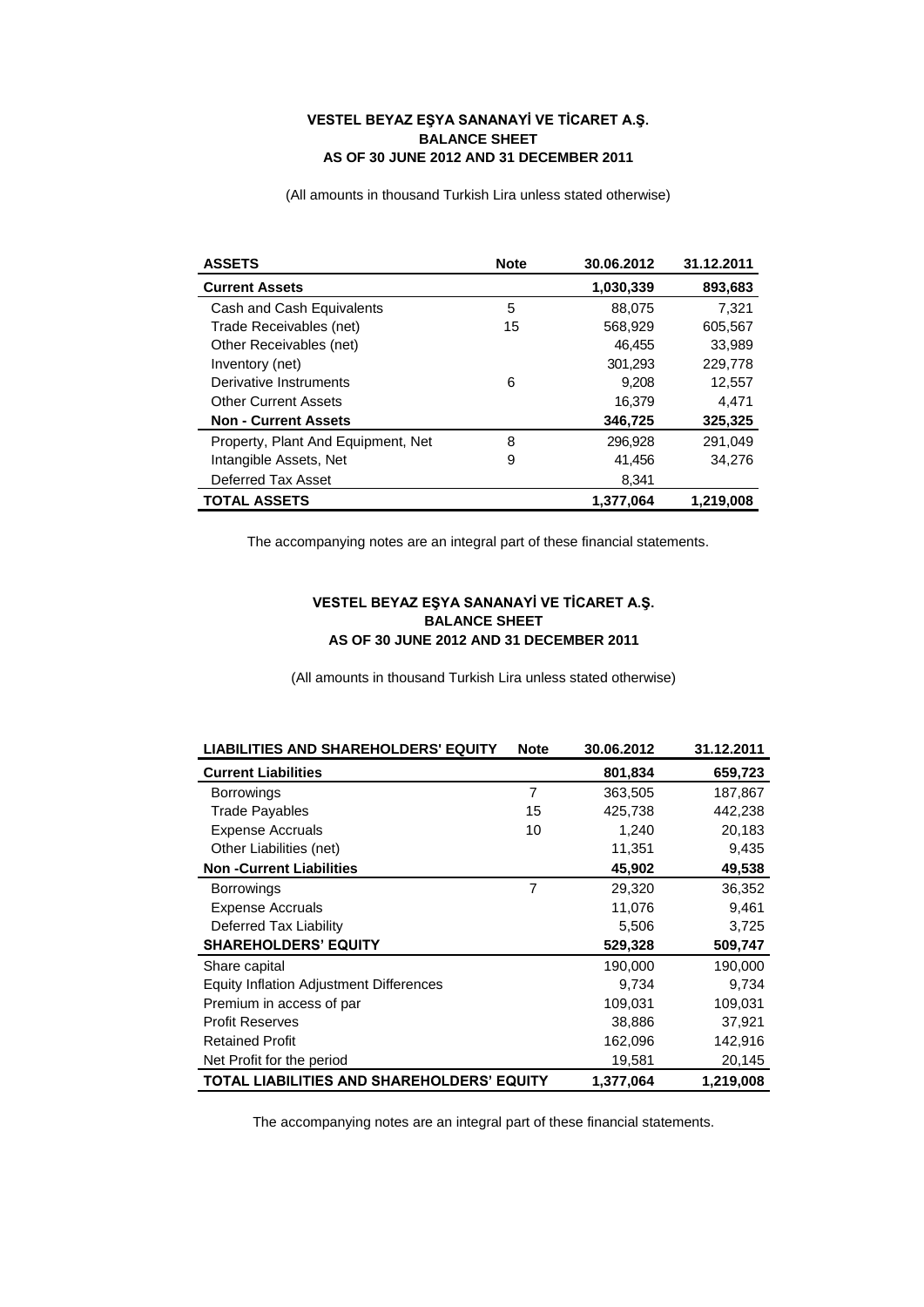## **VESTEL BEYAZ EŞYA SANAYİ VE TİCARET A.Ş. INCOME STATEMENT FOR THE SIX MONTH PERIOD ENDED 30 JUNE 2012**

(All amounts in thousand Turkish Lira unless stated otherwise)

|                                          | <b>Note</b> | $01.01 -$<br>30.06.2012 | $01.01 -$<br>30.06.2011 |
|------------------------------------------|-------------|-------------------------|-------------------------|
|                                          |             |                         |                         |
| <b>BASIC OPERATING INCOME</b>            |             |                         |                         |
| Sales (net)                              | 4           | 1,054,151               | 893,158                 |
| Cost of Sales (-)                        |             | (1,016,038)             | (802, 506)              |
| <b>GROSS PROFIT</b>                      |             | 38,113                  | 90,652                  |
| Marketing and selling expenses           |             | (15,229)                | (31, 562)               |
| General and administrative expenses      |             | (12, 481)               | (11,081)                |
| Research and development expenses        |             | (9, 163)                | (11, 332)               |
| Other operating income                   | 11          | 23,053                  | 1,254                   |
| Other operating expense                  |             | (767)                   | (853)                   |
| <b>OPERATING PROFIT</b>                  |             | 23,526                  | 37,078                  |
| Financing Income                         | 12          | 81,728                  | 99,537                  |
| <b>Financing Expenses</b>                | 13          | (82, 978)               | (115, 441)              |
| <b>PROFIT BEFORE TAX</b>                 |             | 22,276                  | 21,174                  |
| Tax on income from continuing operations |             |                         |                         |
| Tax charge for the period                |             | (916)                   | (5,216)                 |
| Deferred tax income                      |             | (1,779)                 | 1,945                   |
| <b>NET INCOME FOR THE PERIOD</b>         |             | 19,581                  | 17,903                  |
| <b>EARNINGS PER SHARE (TL)</b>           | 14          | 0.10                    | 0.09                    |
|                                          |             |                         |                         |

The accompanying notes are an integral part of these financial statements.